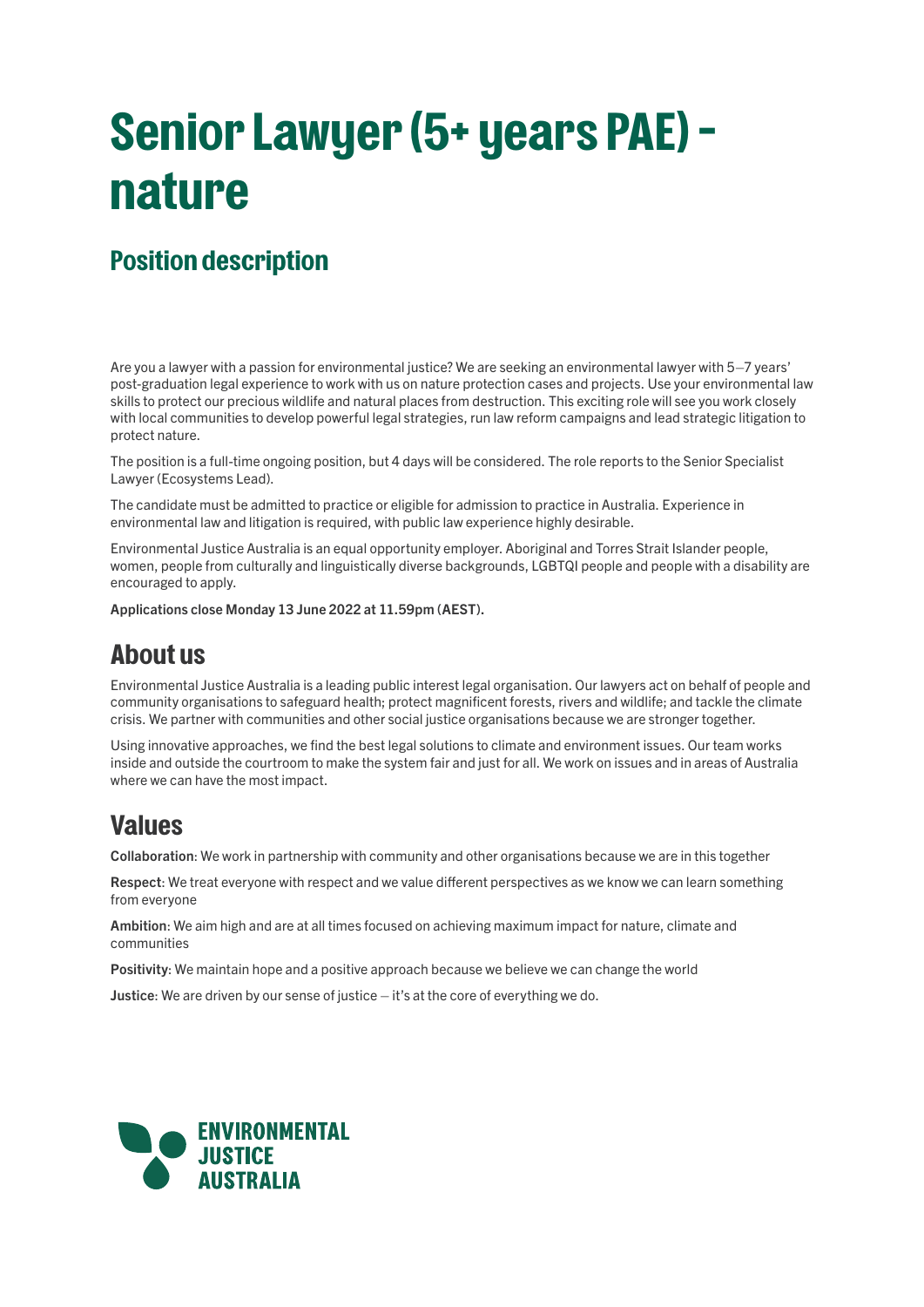# **Responsibilities**

- Under the supervision of the Senior Specialist Lawyer, provide high-quality legal advice (both written and oral) and representation in matters related to biodiversity conservation and threatened species protection:
	- o Develop, launch and run litigation matters including briefing barristers, initiating proceedings, preparing evidence, file management, correspondence and instructing in court.
	- o Build relationships with community and NGO clients, obtain instructions, identify legal issues, research applicable law and prepare advice.
- Conduct detailed legal research in the area of public or environment law on matters relevant to the EJA ecosystems program, and draft reports and legal analysis for publication.
- Supervise legal staff (if required) and guide their work programs.
- Contribute to legal advocacy on nature protection issues in partnership with community groups and NGOs.
- Build and maintain excellent relationships with key stakeholders including government and politicians, partner organisations, funders and community groups.
- Work with the Communications Manager and Development Manager to ensure our work is communicated effectively to multiple audiences.
- Effectively use practice management and office management software.
- Contribute to the EJA team and the running of the organisation and office, including volunteer supervision, and participate in all relevant aspects of EJA planning, review and reporting.

# **Selection criteria**

#### **Essential**

- Currently admitted or eligible for admission to practice in Australia, with post-graduation legal experience in environmental law of 5+ years in Australia.
- Experience as the instructing solicitor in litigation matters, and in managing complex legal files.
- An enthusiasm to work closely with local communities and NGOs to support their campaigns and legal needs.
- Excellent written and oral communication skills including demonstrated ability to communicate legal concepts in clear language and prepare written legal advice.
- Initiative, energy, self-motivation, and ability to work effectively both independently and as part of a collaborative team environment, and to work to tight deadlines.
- Commitment to environment or social justice issues.

#### **Desirable**

- Prior experience working within an integrated legal, human rights or environmental justice advocacy organisation as a lawyer, or of working on campaigns for legal change.
- Knowledge or training in environmental science or similar discipline.
- Experience in managing junior lawyers.